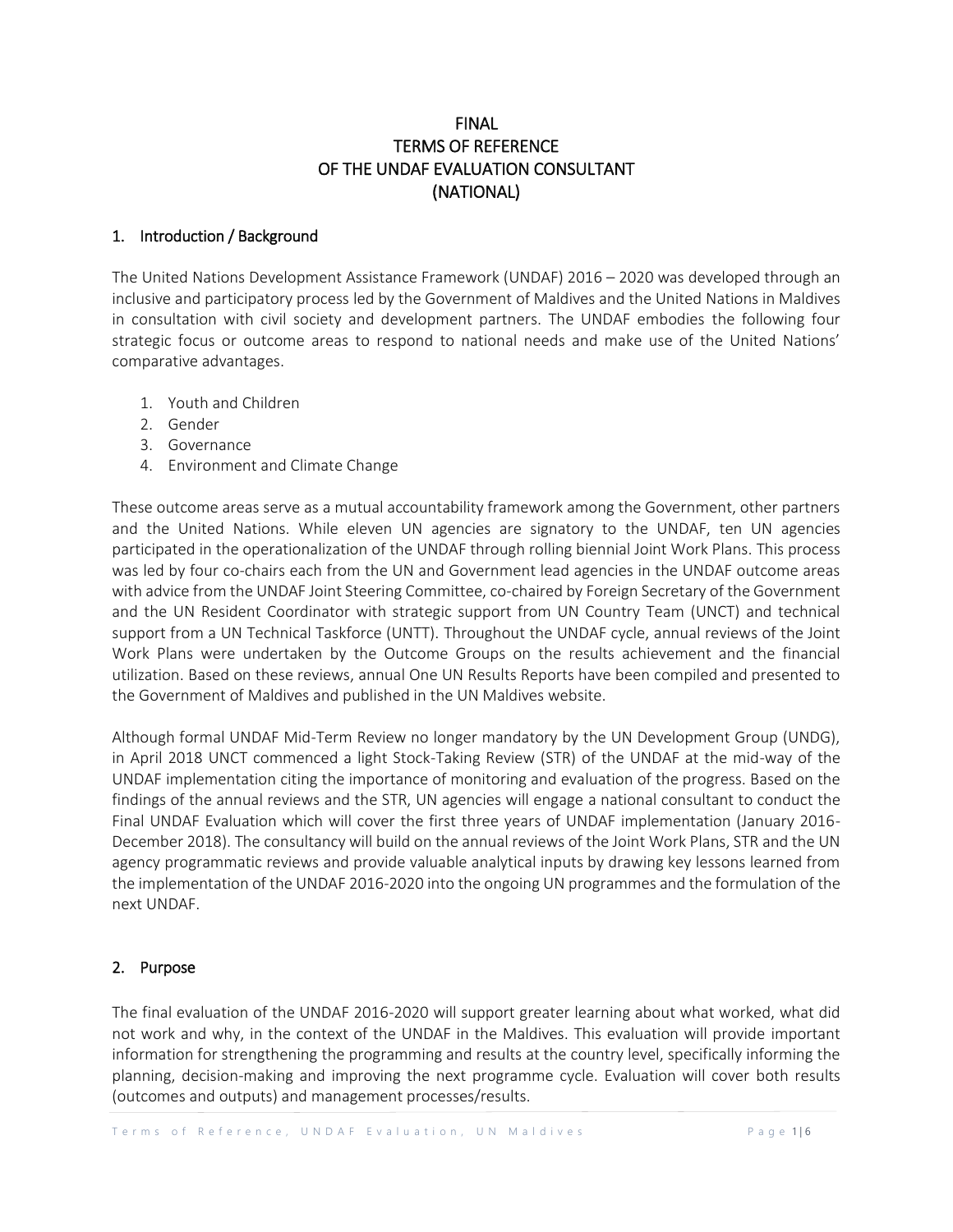### 3. Objectives

- 1. Assess the progress in achieving 2016-2020 UNDAF Outcomes and Outputs through the following:
	- Evaluation of the relevance, effectiveness, efficiency, sustainability of UNDAF implementation and the contributions towards achievements of UNDAF results from 2016 to 2018
	- Review the strategies and interventions used and the contributions towards national development through the UNDAF results
	- Assess effectiveness of Gender Mainstreaming, Human Rights Based Approaches, Results Based Management and Environmental Sustainability in UNDAF implementation, including support to the recommendations of Universal Periodic Review for the Maldives;
	- Gauge the added value of UNDAF for cooperation among individual UN agencies;
	- Assess the extent to which the UNDAF was able to create national ownership in the UNDAF process
	- Assess the contributions towards Sustainable Development Goals (SDGs)
	- Elaborate on the factors that have affected the UN's contribution (the challenges and how they were overcome or why they were not overcome); and
	- Account the lessons learnt from the experiences of the current programming cycle, and identify issues and opportunities emerging from the implementation of the current UNDAF
- 2. Assess the efficiency and effectiveness of the UNDAF planning, programming and implementation processes, highlighting achievements, major challenges and lessons learned across the following areas:
	- Management Arrangements;
	- Operational Support
	- Partnerships/Collaboration;
	- Communications;
	- M&E; and
	- Funding/Resource Mobilization;
- 3. Generate a set of clear, strategic, forward-looking, actionable and programmatic recommendations for the UNDAF stakeholders based on the key lessons from current and past cooperation to strengthen the design of the next UNDAF. These recommendations should also be informed by the latest UN Development Group (UNDG) guidance and best practices observed in other UN programme countries.

## 4. Approach and Strategy

The UNDAF Evaluation is the last step of the UNDAF cycle that was conceptualized at the beginning of the 2016-2020 programme cycle. It is an external, participatory, and iterative learning exercise to be undertaken by an independent consultant. This evaluation will take place from February 2019 to April 2019 for a maximum of sixty (60) days).

It takes place in the penultimate year (2019) of the UNDAF cycle and builds on UNDAF annual reviews, STR as well as major studies and evaluations of country programs that have been completed by individual agencies between 2016 and 2018. As the ability to assess achievement of UNDAF outcomes will to a large extent depend on the completeness and quality of reviews and evaluations of the individual agency country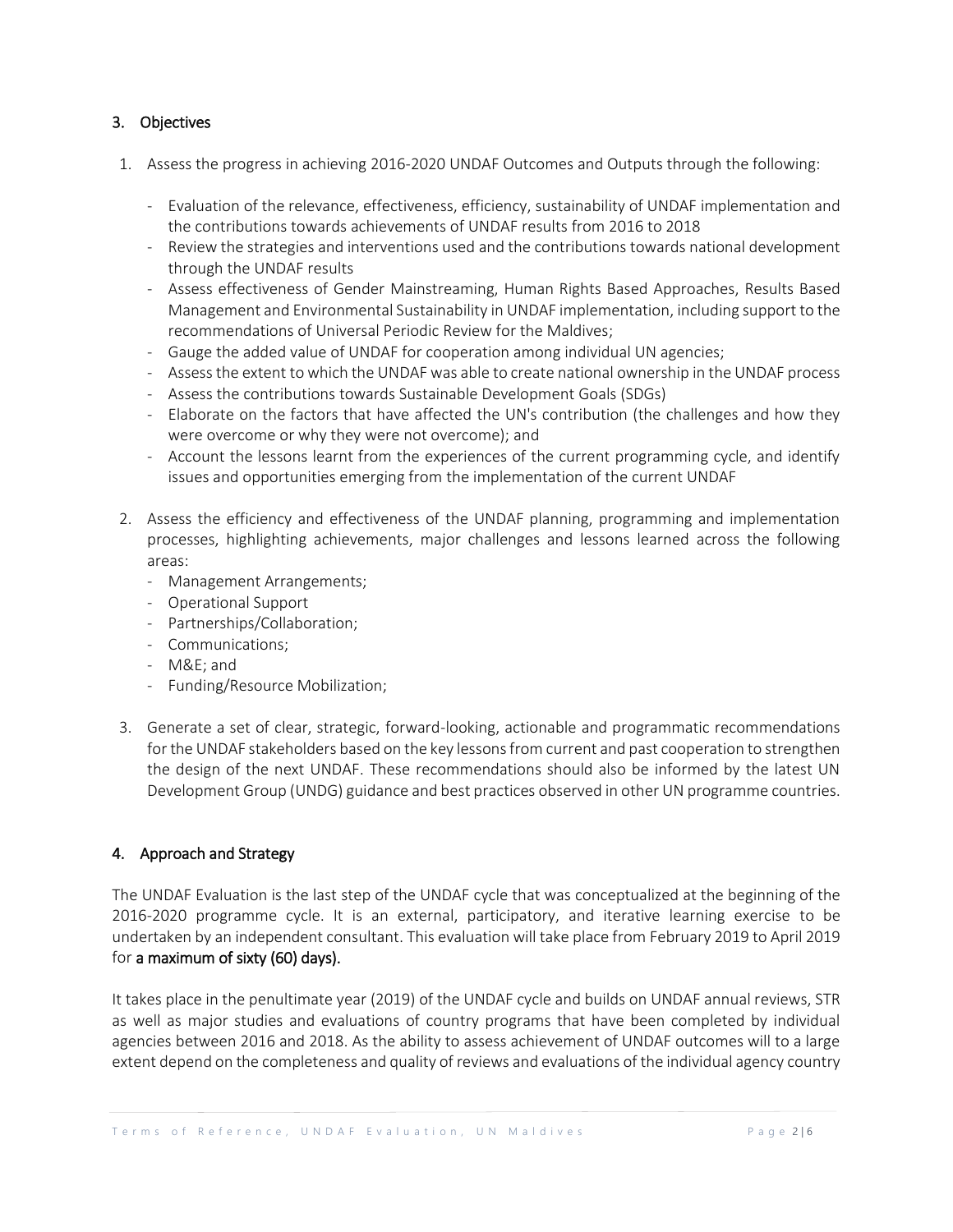programmes, it is important that individual agency reviews and evaluations address the contribution of their interventions to UNDAF outcomes.

The UNDAF Evaluation is commissioned and managed by the UN Resident Coordinator's Office under the guidance of the UN Country Team (head of agencies). To the greatest extent possible, the Government and implementing partners' participation and input in this exercise is vital. The UNDAF Evaluation involves stakeholders such as the UN staff, implementing partners in the Government as well as CSOs and development partners. Stakeholder participation is essential and should be sought from the beginning of the process through a series of meetings and consultations and possibly through the organization of an UNDAF Steering Committee Meeting convened at the end of the UNDAF Evaluation process. The purpose of the UNDAF Steering Committee meeting is to validate and refine findings, conclusions and recommendations of the evaluation.

Methodology

The UNDAF Evaluation consultant shall define the specific evaluation strategies, data collection methods and required evaluation tools based on the 2017 [UNDAF guideline](https://undg.org/document/2017-undaf-guidance/) and companion guidance on monitoring [and evaluation](https://undg.org/wp-content/uploads/2017/06/UNDG-UNDAF-Companion-Pieces-6-Monitoring-And-Evaluation.pdf) . An Evaluation Plan will be developed accordingly.

*Data collection* – the UNDAF Evaluation will use a multiple method approach, which could include the following: desk reviews of reference materials, interviews with relevant/key stakeholders (i.e. Government entities, CSOs, private sector partners, development partners).

*Stakeholder participation* – the UNDAF Evaluation will be conducted in a participatory manner, ensuring the involvement of key stakeholders in all phases of the evaluation.

*Validation* – findings will be supported with evidences. Triangulation will be used to ensure that the information and data collected are valid. A report will be prepared including identified constraints, lessons learned and challenges in relation to the priority interventions as well as specific recommendations made both to the UNCT and to individual agencies.

| Timing                                | <b>Description</b>                                                                                                                                                                                                                                                                                                                         | Responsible by                                                                                                                                                           |  |  |
|---------------------------------------|--------------------------------------------------------------------------------------------------------------------------------------------------------------------------------------------------------------------------------------------------------------------------------------------------------------------------------------------|--------------------------------------------------------------------------------------------------------------------------------------------------------------------------|--|--|
| Phase 1 - Inception & Data Collection |                                                                                                                                                                                                                                                                                                                                            |                                                                                                                                                                          |  |  |
| February – March $\vert$<br>2019      | • Consultant on board<br>Compilation & desk review of reference<br>materials<br>Finalization of evaluation methodology &<br>$\bullet$<br>drafting of the Inception Report including<br>evaluation work plan<br>Develop and make power point<br>$\bullet$<br>presentation of inception report to UNCT<br>and relevant groups<br>Desk review | $\bullet$ RCO<br>• RCO, UNTT, UN agencies<br>· Consultant, UNCT, UNTT,<br>RCO, UN agencies, UNEG, PSG<br>(of UNDG)<br>• Consultant<br>• Consultant, UNTT, UN<br>agencies |  |  |

## 5. Timeline and Expected Deliverables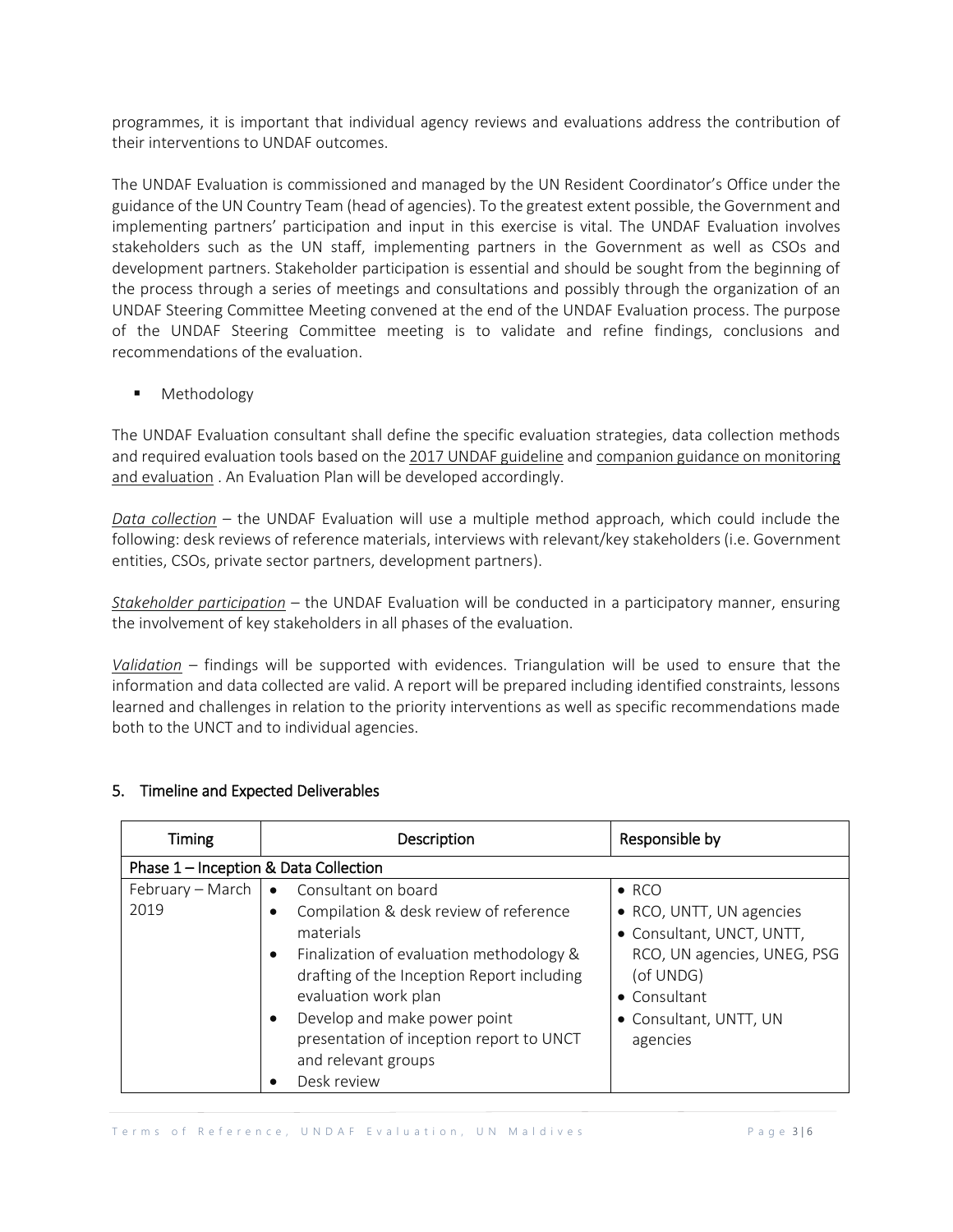| Phase 2- Undertaking the Evaluation |                                                                                                                                                                                                                                                                                                                                                              |                                                                                                                                                                                                                  |  |  |
|-------------------------------------|--------------------------------------------------------------------------------------------------------------------------------------------------------------------------------------------------------------------------------------------------------------------------------------------------------------------------------------------------------------|------------------------------------------------------------------------------------------------------------------------------------------------------------------------------------------------------------------|--|--|
| February-March<br>2019              | Participatory data gathering through<br>$\bullet$<br>stakeholder meetings, interviews, surveys<br>Data analysis<br>$\bullet$<br>Drafting and presenting of the First Interim<br>$\bullet$<br>report & PowerPoint presentation of the<br>report<br>Review of the interim report by key<br>$\bullet$<br>stakeholders<br>Incorporating the stakeholder feedback | Consultant, UNCT, UNTT,<br>$\bullet$<br>RCO, UN agencies<br>Consultant<br>$\bullet$<br>Consultant<br>$\bullet$<br>Government, CSOs, UNCT,<br>$\bullet$<br>UNTT, RCO, UN agencies,<br>PSG (of UNDG)<br>Consultant |  |  |
| Phase 3 - Reporting & Dissemination |                                                                                                                                                                                                                                                                                                                                                              |                                                                                                                                                                                                                  |  |  |
| March-April<br>2019                 | Drafting and presenting of Second (and<br>$\bullet$<br>final) draft report & related PowerPoint<br>presentation<br>Dissemination of the evaluation findings<br>$\bullet$<br>and recommendations<br>Validation Meeting of UNDAF Steering<br>$\bullet$<br>Committee<br>Final report                                                                            | Consultant<br>$\bullet$<br>Consultant, UNTT, RCO, UN<br>Agencies<br>Government, CSOs, UNCT,<br>$\bullet$<br>UNTT, RCO, UN agencies<br>Consultant<br>$\bullet$                                                    |  |  |

The UNDAF Evaluation consultant is expected to produce the following deliverables:

- Output 1: Inception Report& PowerPoint Presentation, including evaluation work plan this defines the specific evaluation design, tools and procedures, specific dates for key tasks, activities and deliverables; the Inception Report briefly describes the consultant's understanding of the issues under review including a review framework and detailed work plan. It refines the overall evaluation scope, approach, design and timeframe, provides a detailed outline of the evaluation methodology;
- Output 2. First Interim Report & PowerPoint Presentation & Stakeholder meetings
- Output 3. Validation Meeting, Final Report & PowerPoint Presentation

# 6. Duty Station, Modality of Work & Payment Schedule

The place of assignment is Male', Maldives. The consultant will have a temporary office in the RCO with access to relevant staff and documentation from UN agencies. The evaluation is expected to take place between February to April 2019 with the consultant engaged for maximum of 60 (sixty) working days. There is no foreseen local travel during the duration of the Contract.

Fees shall be paid based on achievement of the deliverables and following tranches:

| 30% | Upon Acceptance of Inception Report & PowerPoint Presentation after its presentation to<br>UNCT & key stakeholders                                            |
|-----|---------------------------------------------------------------------------------------------------------------------------------------------------------------|
| 30% | Submission of the First Interim Report and related PowerPoint Presentation                                                                                    |
| 40% | Upon Acceptance of Final Report and related PowerPoint Presentation after incorporation<br>of all stakeholder feedback and undertaking the validation meeting |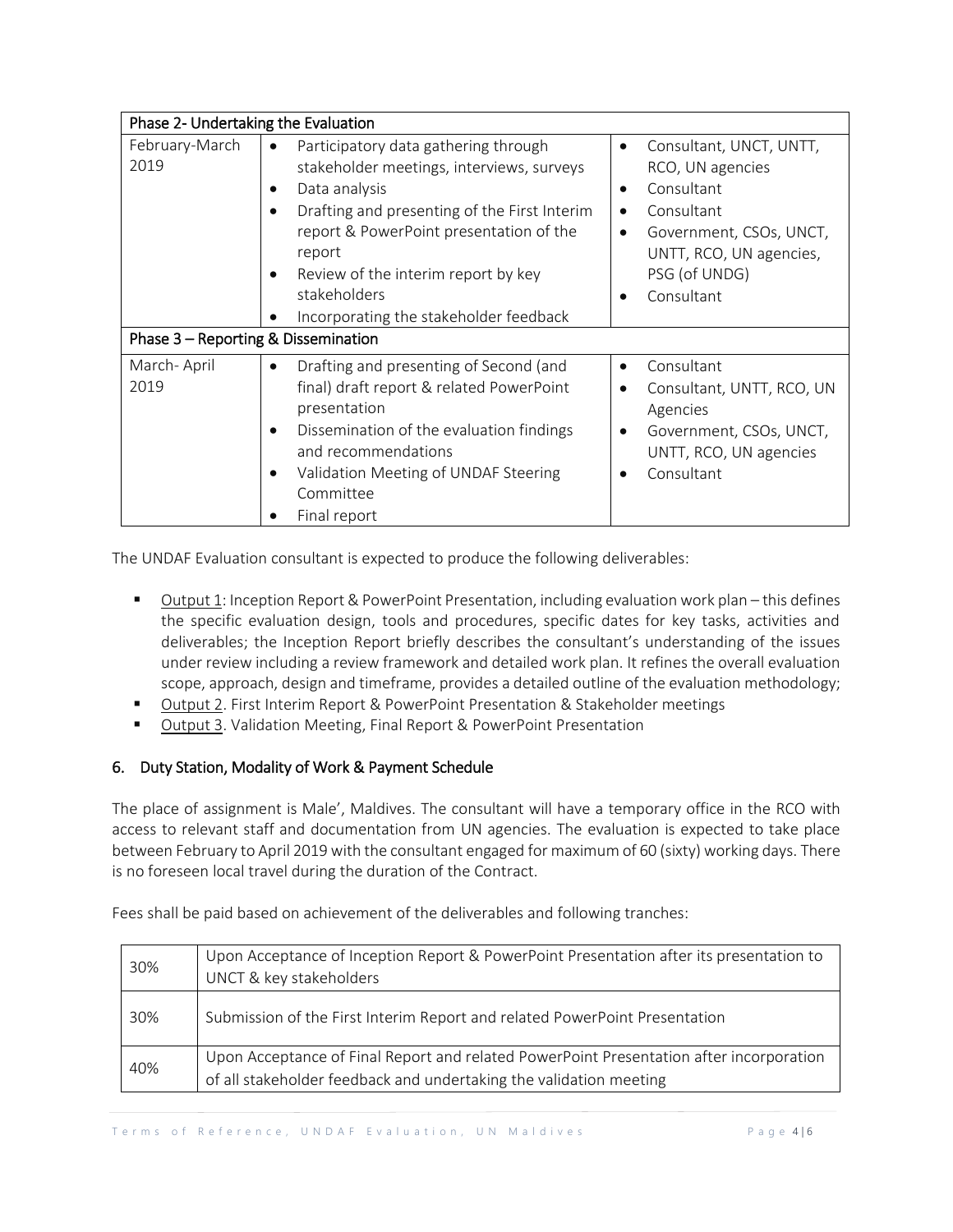| 100%   TOTAL |  |
|--------------|--|
|--------------|--|

To disburse the appropriate payments as they come due, the RC will first certify acceptability of deliverables and authorize payment.

#### 7. Qualifications of the Consultant

- Advanced university degree (Masters and equivalent) in development studies, economics, international relations, or related field; PhD an asset.
- 10 years of relevant professional experience is highly desirable, including previous substantive involvement in evaluations and/or reviews at programme and/or outcome levels in related fields with international organizations, preferably in Delivering as One (DaO) countries.
- Excellent knowledge of the UN system and UN common country programming processes;
- Specialized experience and/or methodological/technical knowledge, including some specific data collection and analytical skills, particularly in the following areas: understanding of human rightsbased approaches to programming; gender considerations; environmental sustainability, Results Based Management (RBM) principles; logic modelling/logical framework analysis; quantitative and qualitative data collection and analysis; participatory approaches;
- **Previous experience in UNDAF or related evaluation process and practical experience in the middle**income/South Asian/SIDS and/or knowledge of the development issues in these countries is an asset;
- **Excellent written and spoken English;**
- Excellent report writing skills as well as communication and interviewing skills
- Consultant should not have engaged in design or implementation of the UNDAF or agency programmes

#### 8. Financial Proposal

The Consultant shall be required to submit a financial proposal based on an all-inclusive lump sum amount. The said amount shall be fixed regardless of the changes on the actual cost of the component included in the lump sum amount. That includes the following:

Lump Sum: The Financial Proposal must be expressed in the form of an all-inclusive lump sum amount, linked to the expected deliverables, supported by a breakdown of costs as per the template provided by UNDP. Under the lump sum approach, the contract price is fixed, regardless of changes in the cost components or duration of the assignment. Therefore, this amount shall include professional fees, travel costs, living allowances, communications, consumables, etc., that could possibly be incurred by the Contractor are already factored into the final amounts submitted in the proposal.

Travel: There is no foreseen local travel.